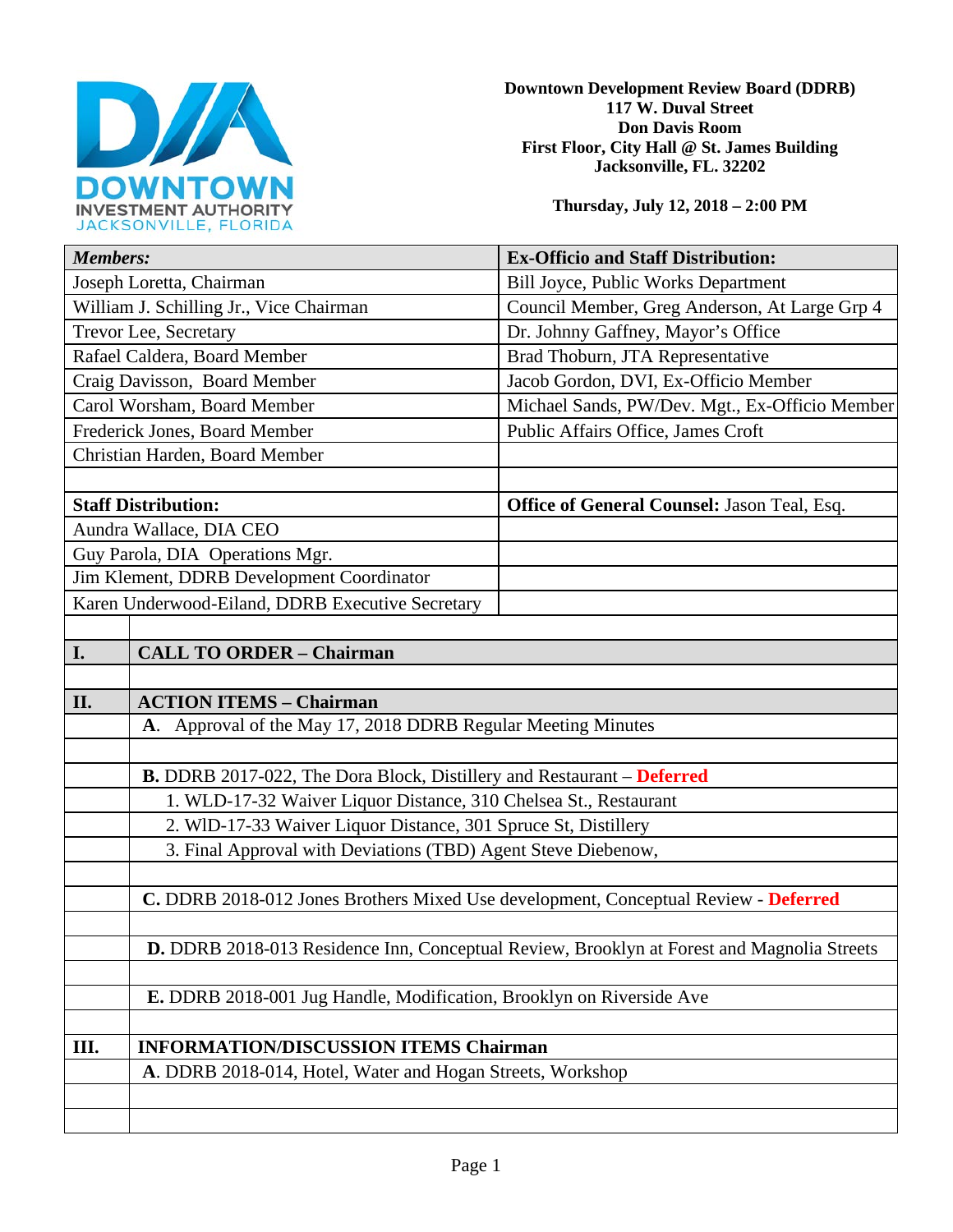July 12, 2018 Downtown Development Review Board Meeting

| IV.  | <b>OLD BUSINESS - Chairman</b>                                      |
|------|---------------------------------------------------------------------|
|      |                                                                     |
| V.   | <b>NEW BUSINESS - Chairman</b>                                      |
|      |                                                                     |
|      |                                                                     |
| VI.  | <b>PUBLIC COMMENTS - Chairman</b>                                   |
|      |                                                                     |
| VII. | <b>ADJOURNMENT - Chairman</b><br><b>Next Scheduled Meeting: TBD</b> |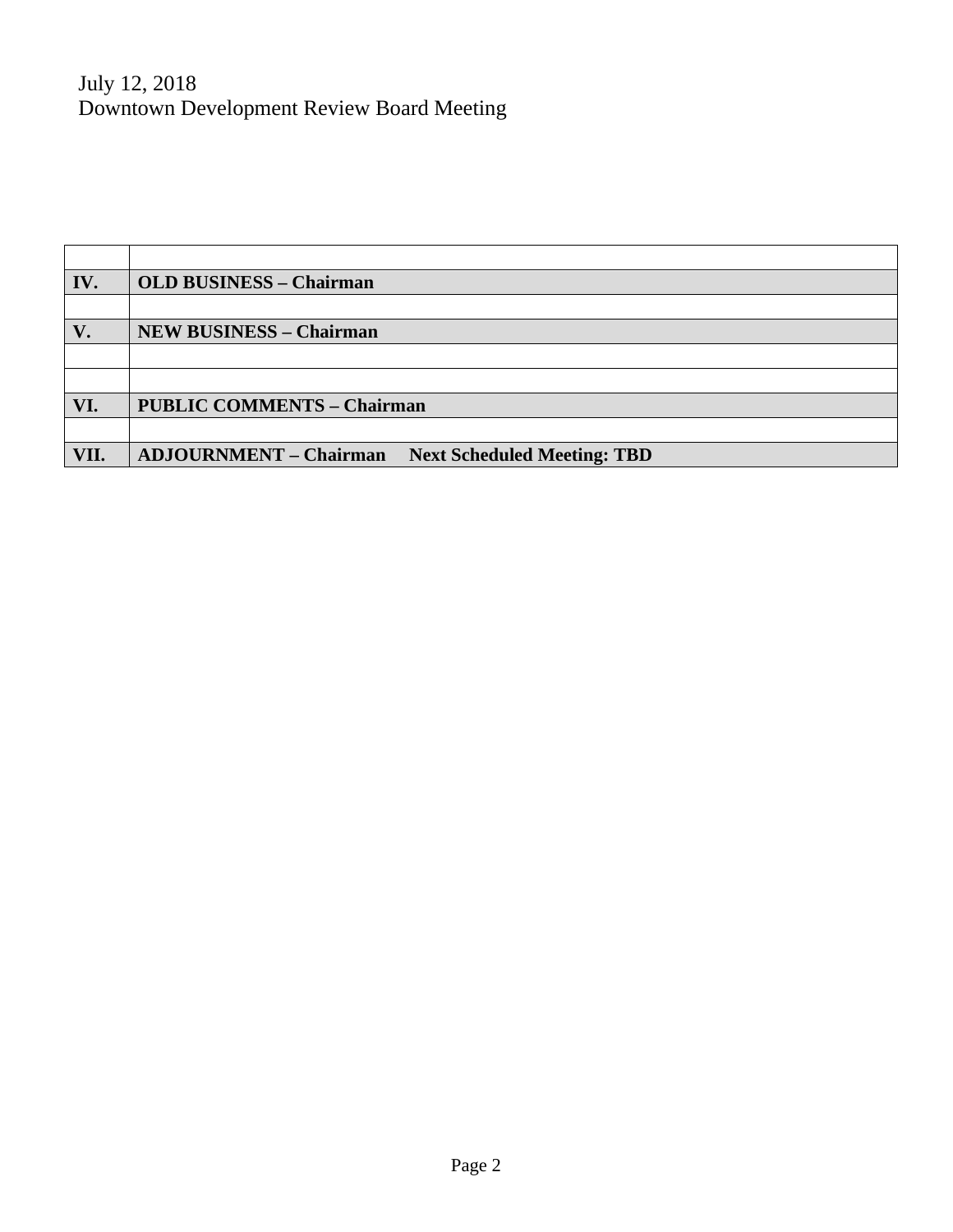

**Downtown Development Review Board (DDRB) City Hall at St. James Building, 117 W. Duval Street 1st Floor, Lynwood Roberts Room, Jacksonville, FL. 32202** *Thursday, July 12, 2018 - 2:00 p.m.*

# *MEETING* **MINUTES**

**Board Members Present:** J. Loretta, Chair; B. Schilling, Vice Chair; R. Caldera; C. Davisson; C. Harden; F. Jones and C. Worsham

**Board Members Not Present:** T. Lee, Secretary

**DIA Staff Present:** Jim Klement, Development Redevelopment Coordinator Jayden Dawsey, Mayor's Youth Summer Employee and Karen Underwood-Eiland, Executive Assistant

**Representing Office of the Mayor:** Dr. Johnny Gaffney

**Representing Office of City Council:** Council Member Greg Anderson

**Representing Office of General Counsel:** Jason Teal, Esq.

# **I. CALL TO ORDER**

# **Meeting Convened: 2:00 p.m.**

Chairman Loretta called the meeting to order at 2:00 p.m. and the members identified themselves for the record.

Chairman Loretta asked anyone wishing to speak on a particular project to complete a public speaker card and to provide them to Karen. He also reminded Board Members to disclose any ex-parte communication with any of the applicants presenting projects today or conflicts of interest prior to the item being addressed by the Board.

# **II. ACTION ITEMS**

# **A. APPROVAL OF THE MAY 17, 2018 DDRB REGULAR MEETING MINUTES**

**A MOTION WAS MADE BY BOARD MEMBER HARDEN AND SECONDED BY BOARD MEMBER SCHILLING FOR APPROVAL OF THE MAY 17, 2018 DDRB MINUTES.** 

# **THE MOTION PASSED UNANIMOUSLY 6-0-0.**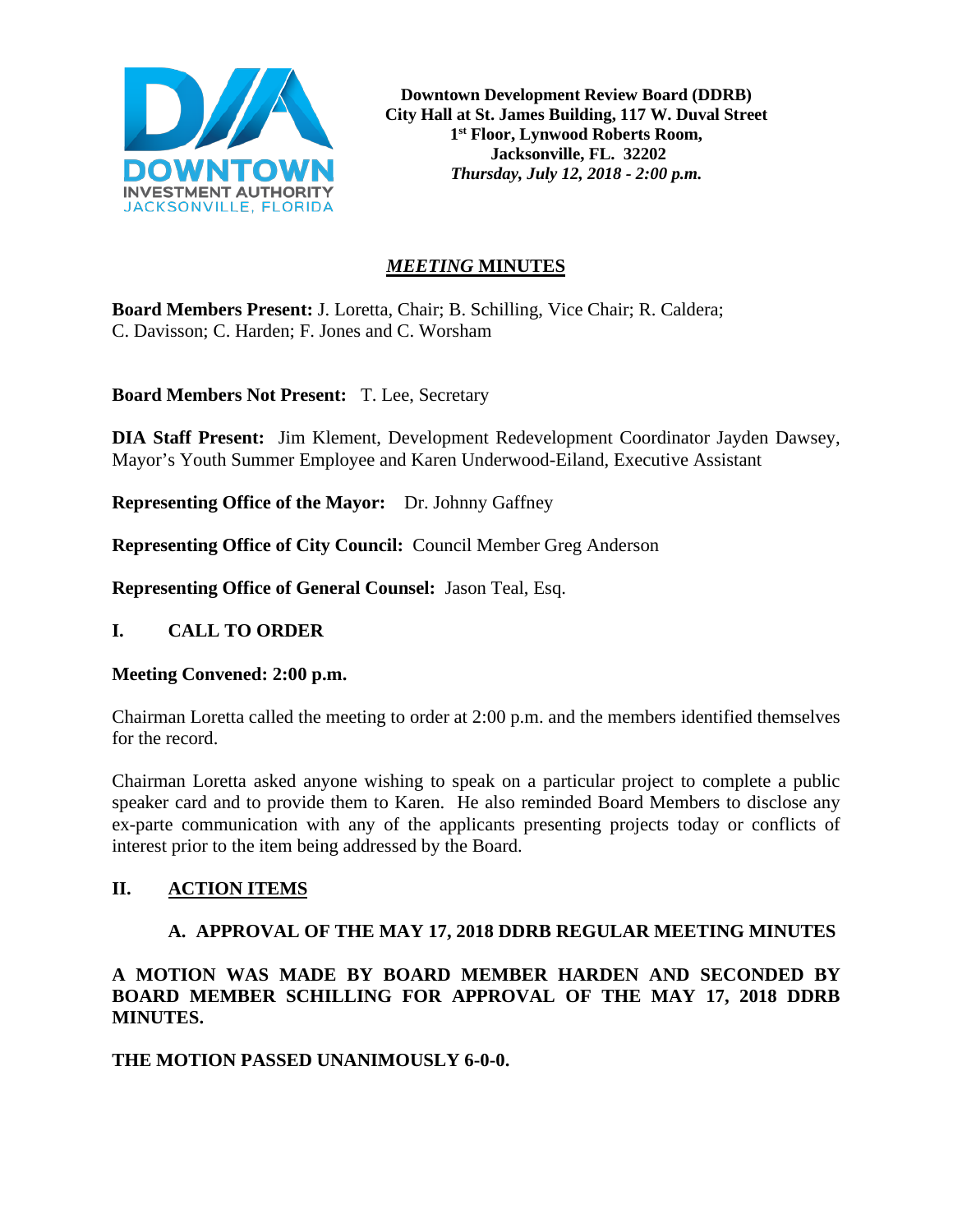#### **B. DDRB 2017-022, THE DORA BLOCK, DISTILLERY AND RESTAURANT**

- **1. WLD-17-32 WAIVER LIQUOR DISTANCE, 310 CHELSEA ST., RESTAURANT**
- **2. WLD-17-33 WAIVER LIQUOR DISTANCE, 301 SPRUCE ST., DISTILLERY**
- **3. FINAL APPROVAL WITH DEVIATIONS AGENT STEVE DIEBENOW**

#### **DEFERRED**

# **C. DDRB 2018-012 JONES BROTHERS MIXED USE DEVELOPMENT – CONCEPTUAL REVIEW**

#### **DEFERRED**

Board Member Fred Jones entered the proceedings.

Chairman Loretta moved to agenda to take up item DDRB 2018-001

### **D. DDRB 2018-001 JUG HANDLE, MODIFICATION, BROOKLYN ON RIVERSIDE**

Jim Klement provided a summary to the Board requesting Modification to final review.

Board Member Jones reported a conflict and needed to depart around 3:30 p.m.

Wyman Duggan, Applicant/Agent, Rogers Towers provided a presentation and the developer and design team. He provided the modifications for final approval.

Chairman Loretta asked anyone wishing to speak on the project to complete a public speaker card. Seeing no one, Chairman Loretta closed the public hearing.

**A MOTION WAS MADE BY BOARD MEMBER WORSHAM AND SECONDED BY BOARD MEMBER HARDEN FOR DDRB Final Approval of Modifications to DDRB 2018-001, Brooklyn Place Development including previously approved deviations and conditions as follows:**

**A. DDRB previously approved a deviation from Sec.** *656.361.16 Off-Street Parking Overlay* **to reduce the required parking to provide 90 parking spaces and also approved 2 face monument sign on Riverside Avenue with an allowable sign area of 25 sq. ft. per side face at the DDRB February 15, 2018 meeting; and also included the following:**

**B. a condition of approval at the February 15, 2018 meeting that required**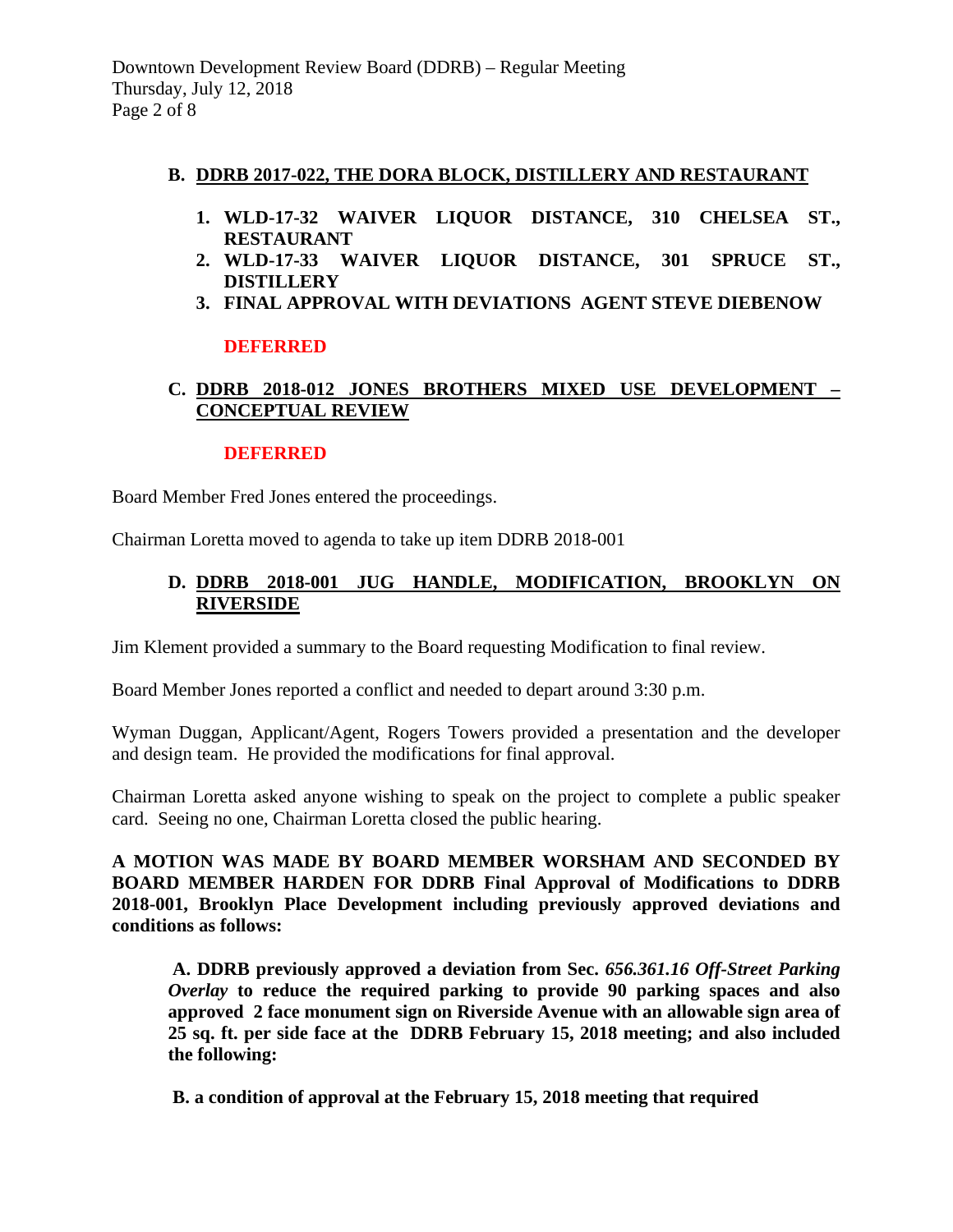**The developer to prepare documents showing appropriate roof top equipment screening from the adjacent sidewalks to the development prior to 10 set review.**

### **THE MOTION PASSED UNANIMOUSLY 7-0-0.**

### **E. DDRB 2018-013 RESIDENCE INN, CONCEPTUAL REVIEW, BROOKLYN AT FOREST AND MAGNOLIA STREETS.**

Chairman Loretta reminded the Board to report any ex-parte communication regarding the project. Chairman Loretta reported ex-parte communication with Tripp Gulliford.

Mr. Gulliford is requesting that the board to look to push the client to an urban architecture. He received a couple of pictures from google from other Residence Inn.

Board Member Caldera reported ex-parte communication with Steve Diebenow.

Board Member Harden reported ex-parte communication with Steve Diebenow and will be recusing himself voting.

Board Member Davisson reported ex-parte communication with Steve Diebenow and will be recusing himself from voting.

Jim Klement provided a summary for DDRB 2018-013, Conceptual Review approval for the following:

DDRB Application 2018 is requesting DDRB Conceptual Review approval for the following:

 135 room Limited service Hotel Roof Deck Pool 113 Surface parking spaces (does not meet requirements)

The project presented a workshop format to the DDRB June 28, 2018 to discuss the project and discuss site constraints and overall preliminary design.

Jason Faulkner Principal, Partner at Studio 9 Architecture, LLC provided a presentation.

Chairman Loretta opened the floor for public comments.

Nancy Powell, Board Chairman of Riverside/Avondale Preservation and Advisory Board of Scenic Jacksonville commented that Brooklyn is right between downtown and historic riverside area. She and her spouse would love to have a Marriott in Brooklyn. She addressed concerns regarding the public notice, DIA and DDRB Website and asked the Board to consider updating the website because of the Brooklyn residential community. She addressed concerns regarding setbacks, height, off-street parking, and modification to streetscape standards. She requested the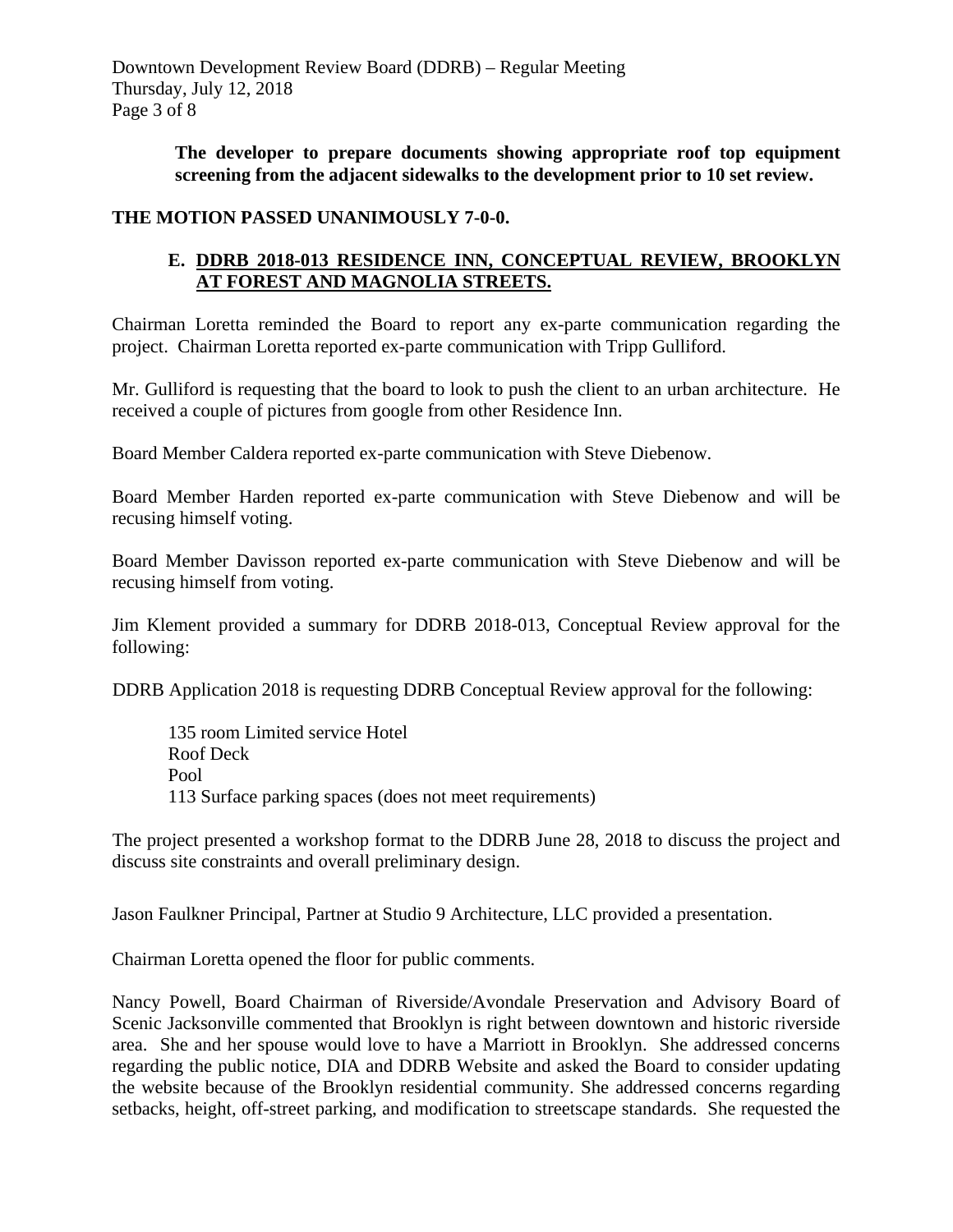Downtown Development Review Board (DDRB) – Regular Meeting Thursday, July 12, 2018 Page 4 of 8

site plan or the June 28, 2018 workshop minutes. She recommended for Brooklyn to be progressive urban where people want to come in pedestrian friendly.

Steve Diebenow commented on behalf of the applicant. A map produced by ETM with JEA providing the location of the right-of-way where the sewer lines are being placed was handed out. The building will be set-back away from Forest.

Alex Coley commented in favor of the project. They started accumulating this land over fifteen years ago; a development agreement was approved by the City of Jacksonville about four (4) to five (5) years ago. They have traveled to Europe and met with the people at the International Hotel group. They have traveled to Atlanta, Chicago, New York, and California and all over the world looking for a hotel developer for this project. A development agreement that was reached a while back has an October deadline for pulling a building permit.

Wayne Wood commented regarding the poorly noticed meeting that was not on the website. Several people contacted him regarding this meeting. He addressed concerns for the appearance of this project. A hotel is needed in this area. They had a family gathering and had trouble putting everyone up in proximity to his home where the event was being held. He concurred with Nancy Powell on the below:

- Forest Street is the new gateway to Riverside and Downtown.
- Riverside avenue is the gateway to Downtown coming from Riverside
- Going from Downtown this is the gateway to the Riverside historic district
- This project is ugly and the community is so beset with mediocre, uninspired buildings especially in the Brooklyn Area.
- There is not enough property to build a building properly because of the two adjacent property owners that are not selling their property. They have had to rig this building so that it lurches around those impediments forcing them to place the parking facing the main Boulevard. He urged the Board to go by the standards for Downtown.

Ayesha Covington, President of Brooklyn Neighborhood Association addressed concerns with the DDRB meeting notice and website updates. She stated that when the developer does not come and do their due diligence and meet with the neighborhoods, that is what happens. She asked for the developers to come back to the table, and not to force this project. This project is a mess and looks like it belongs in Bay meadows and not in Brooklyn. She worked with James Bennett; FDOT to make sure that Riverside Avenue was the gateway to what they call Brooklyn. The Brooklyn Neighborhood Association meetings are held at the J.S. Johnson Senior Center located at 1112 Jackson Street, Jacksonville, FL. 32204 and extended invites to the applicant.

Chairman Loretta closed the public comments.

Chairman Loretta took the comments to heart regarding the public meeting notice and the Board will do their best to work with staff to see what can be done by adding their emails to the public notice distribution list. Board Member Davisson and Board Member Harden will be recusing themselves from voting on DDRB Application 2018-013 Residence Inn.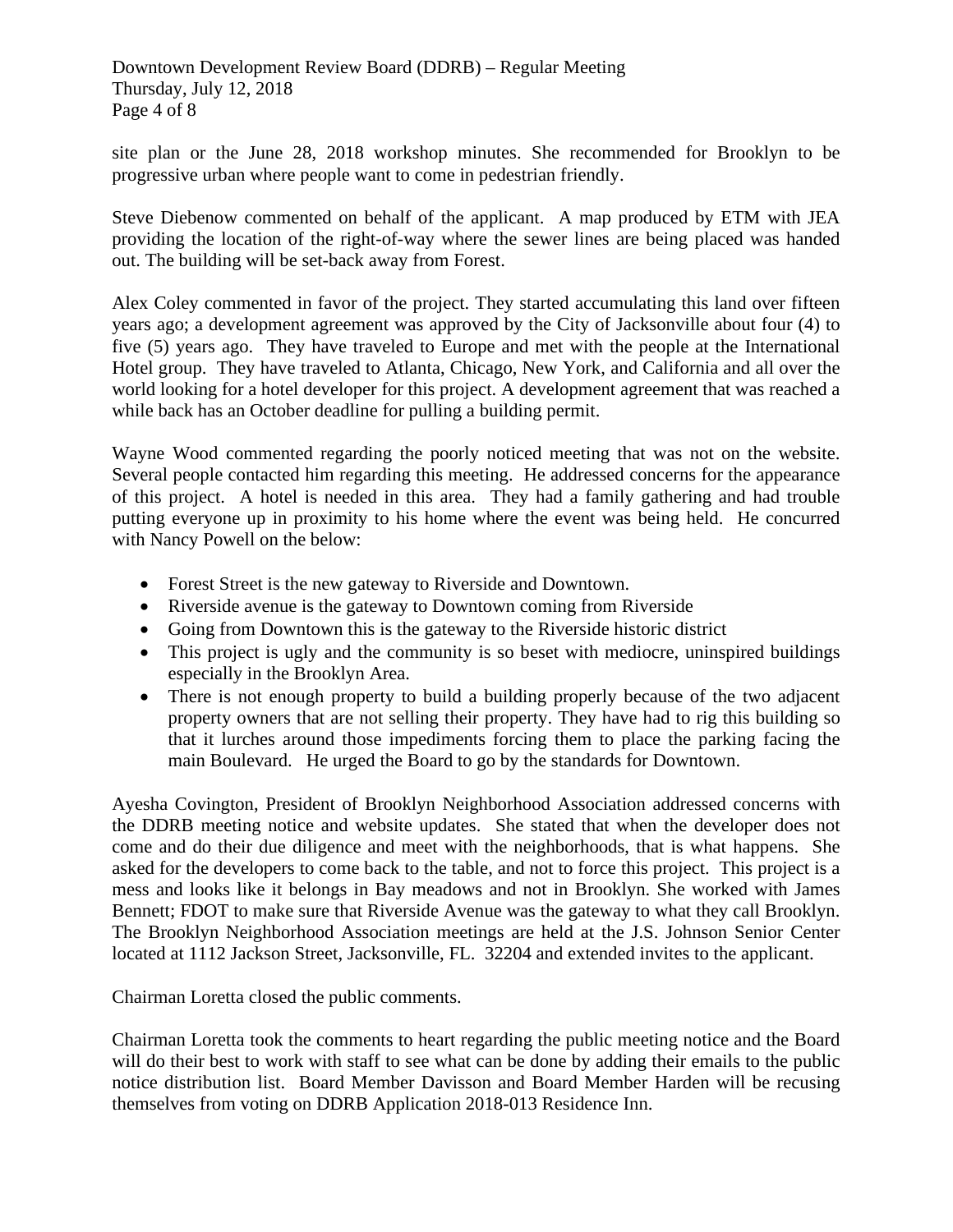- Board Member Caldera commented about the parking garage. He pointed out that this building is located in an aisle, surrounded by asphalt and parking as it would be an absolute disaster. The building has to be in a different location. The utilities are a problem.
- Board Member Worsham appreciated the efforts on the entrance of Oak Street and Forest. She agreed with Board Member Caldera regarding the parking lot on Forest and Magnolia. It is not what the Board sought for street activation in Downtown. The siteplan does not blend itself to the atmosphere and the intent for creation.
- Board Member Schilling inquired that knowing the utilities and the easement that are where price Street is today, what could be out in front other than parking. He understands the applicant issue on the Forest Street frontage.
- Board Member Lee understands Board Member Schilling comments as well regarding the utility easement. He mentioned that the Washington palms were not a good landscape choice for an urban environment. He also agreed with Mr. Caldera and Ms. Worsham comments. He also agreed with Ms. Covington that this project look like it belongs in Bay meadows and he understands that it is a tough scenario.
- Board Member Davisson shared his experience with the site. The hotel is the best use.
- Board Member Harden stated that this board made a lot of good comments and ideas to the table. He hopes that the Board can find a way to make some suggestions that everyone is comfortable with instead of major changes to where it is today. The parking comes up a lot and hopefully that becomes vertical construction every-time. He pondered in what ways this building can ever act better with the street so that everyone is comfortable.
- Chairman Loretta reviewed the elevation in perspectives.

Chairman Loretta asked Jason Teal if the Board needed a three (3) of five (5) votes for approval. Jason Teal noted that pursuant to the last set of 2012 revised bylaws, 5 voting members are needed to constitute a quorum. With the quorum the majority vote of those members present shall be necessary to take any action. He reported that three (3) votes were needed in order for the project to take conceptual and final action.

- Chairman Loretta stated his two (2) recommendations are that the DDRB look at special pavement across the entire parking field adjacent to Forest.
- The screen wall has a masonry structure in some form or fashion
- Relook at the colors to turn into a more grayer tone
- Board Member Schilling recommended reconsidering another plant material
- Magnolia and Forest SW corner to remove parking spaces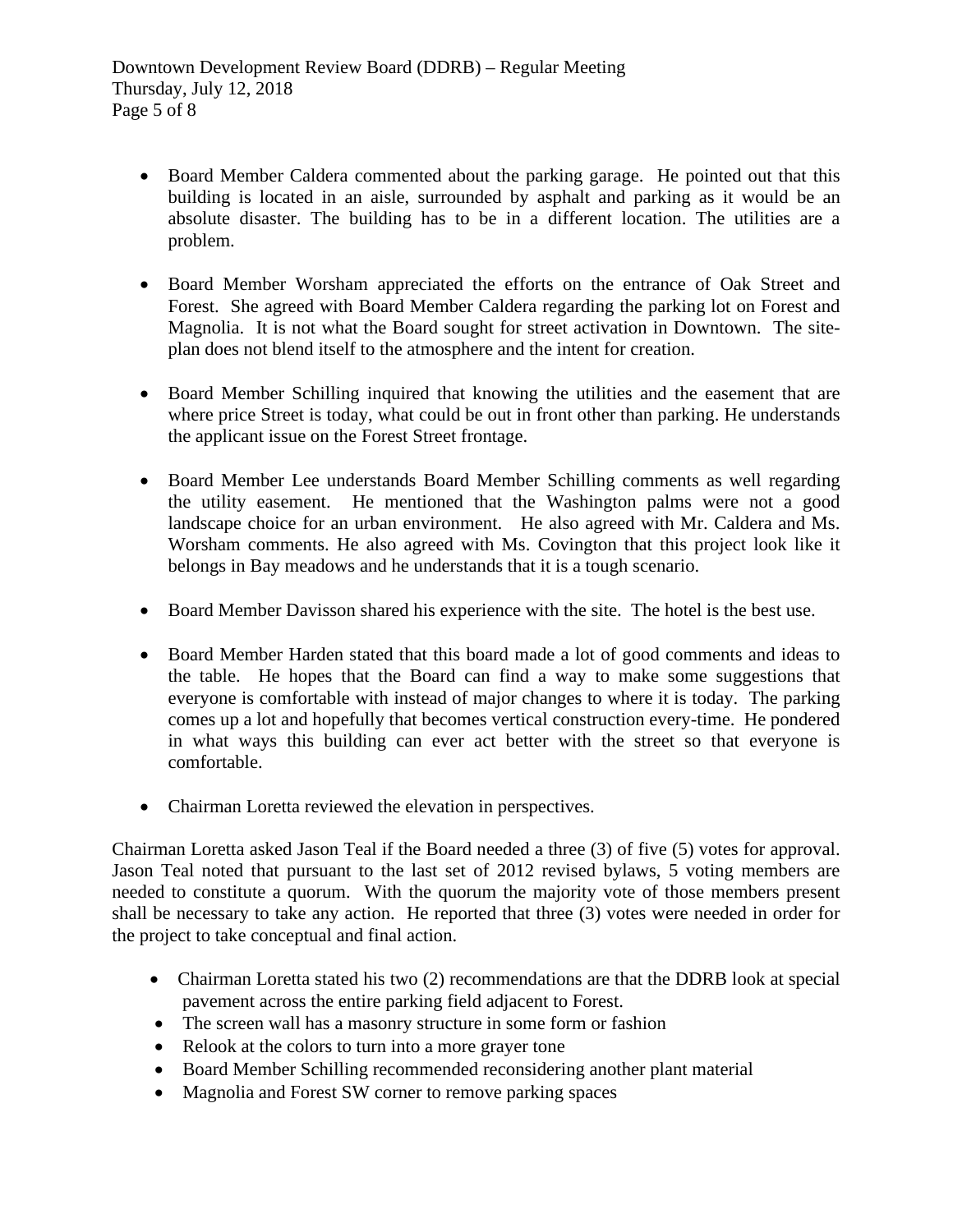Downtown Development Review Board (DDRB) – Regular Meeting Thursday, July 12, 2018 Page 6 of 8

- Magnolia front pedestrian.
- Board Member Harden stated that the corner is mimicking what was done on Oak and Forest

# **A MOTION WAS MADE BY BOARD MEMBER SCHILLING AND SECONDED BY BOARD MEMBER JONES GRANTING CONCEPTUAL APPROVAL TO DDRB 2018- 013, RESIDENCE INN WITH THE FOLLOWING CONDITIONS:**

- **A. Applicant to consider alternate / unique pavement treatment for parking area, such as pavers, between Forest Street r/w and building façade facing Forest Street and corner of Forest Street and Magnolia, so as to provide enhanced public pedestrian engagement.**
- **B. Applicant to consider alternate wall treatment design for Forest Street frontage so as to provide enhanced public pedestrian engagement that may include architectural and landscape treatment.**
- **C. Applicant to investigate color palate for selective bolder color treatment.**
- **D. Applicant to consider alternate treatment an enhanced pedestrian engagement along Magnolia Street.**
- **E. Applicant to consider alternate shade tree materials along street frontage rather instead of palm trees.**
- **F. Applicant to consider reducing parking spaces along the Forest Street frontage to provide enhanced pedestrian engagement such as plaza design.**

# **THE MOTION PASSED 3-0-2 (DAVISSON AND HARDEN)**

Jim Klement noted that the next meeting was to be held on the third Thursday in August. Chairman Loretta responded that he will be out of the office.

Board Member Harden suggested the public to request to be added to the distribution listing through Karen.

Jim Klement stated that the webpage will be updated.

A seven (7) minute recess from taken from 3:33 p.m. to 3:40 p.m.

# **III. INFORMATION ITEMS**

# **A. DDRB 2018-014, HOTEL, WATER AND HOGAN STREETS WORKSHOP**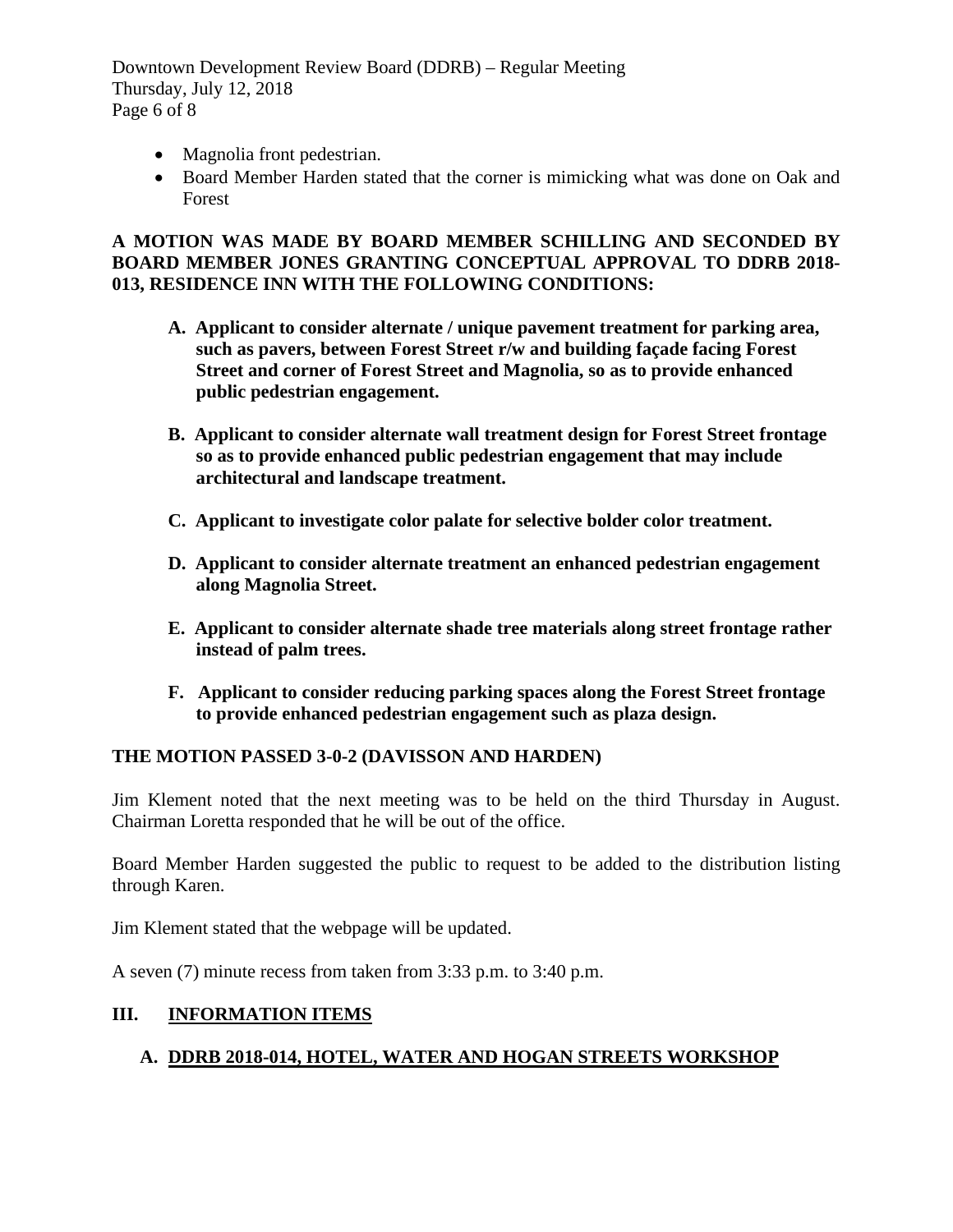Downtown Development Review Board (DDRB) – Regular Meeting Thursday, July 12, 2018 Page 7 of 8

Christopher Allred, RBA Group Architect provided a presentation to the Board. Dale Regume Infinity Engineering group was present.

Chairman Loretta noted that there was a criterion that requires doors and access on Hogan Street.

Board Member Davisson commented that it would be nice to see an entry approachable from Hogan Street.

Board Member Harden commented that it was a neat project and definitely challenging architecture for the area and agreed with Board Member Davisson.

Board Member Schilling inquired about one the exhibits of the dumpster and easement behind 100 W. Bay Street. Mr. Allred responded that they currently own the SunTrust building garage. He also inquired about a valet stand. Is the intent to have a 24 hour valet? Mr. Allred responded that it may be at certain peak times. There is offsite parking and no one needs to be in position to allow people to pull up and drop their luggage and not block traffic.

Board Member Worsham stated that she was well familiar with this site and she will be relocating to the SunTrust on the  $16<sup>th</sup>$  Floor in November 2018. She loves the architecture and glad to hear about the dumpster, because she think that space faces the parking garage has become such of a pedestrian amenity with the food trucks on Hogan and people wandering around. The SunTrust is located in a nice spot in between the parking garage and Sun Trust to create that pedestrian space.

Board Member Caldera commented that over the years of being on the Board, the project was most passionate and really engaged. The project is spectacular.

Chairman Loretta requested when the applicant comes back for conceptual, to try to get the elevations to update with the gray transitions that they are going to have to deal with.

Chairman Loretta closed the workshop.

# **IV. NEW BUSINESS ELECTION OF OFFICERS**

Jason Teal commented that the agenda did not have the Election of Officers and recommended that item to be placed at towards the end of the August meeting agenda. At the August Meeting the Board will nominate and elect a Chair. That new Chair will choose two (2) members to be on the nominating committee that will then meet before the September meeting to offer nominees for Vice Chair and Secretary.

Board Member Schilling is the current Vice Chair and Board Member Lee is the current Secretary.